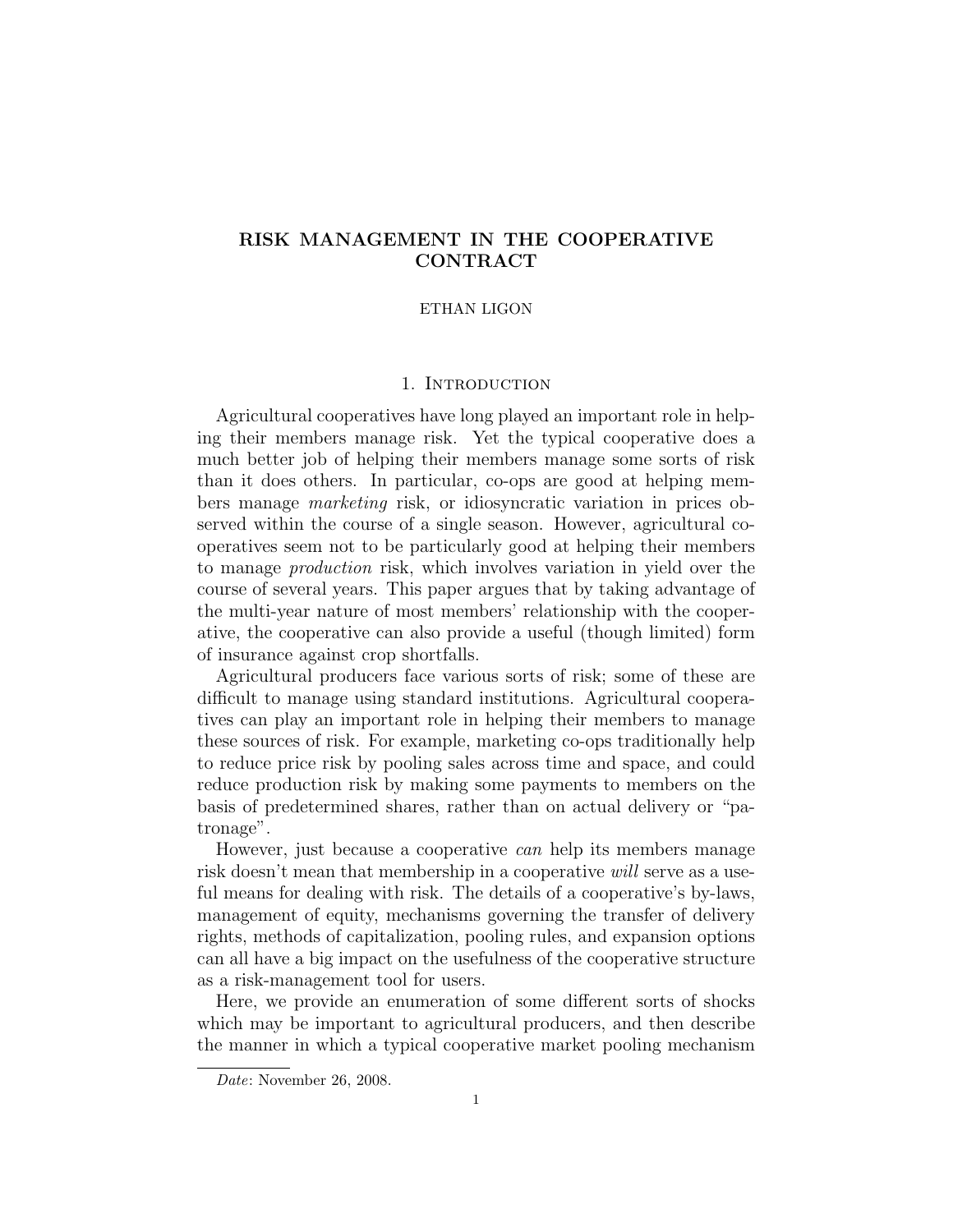can reduce the risk associated with these shocks. However, market pools don't help producers manage yield risk at all—the cooperative must deploy a different mechanism if it is to help members manage shocks to output.

Accordingly, we describe a simple way of structuring an agricultural marketing cooperative's operations so as to best help members manage yield risk, in addition to the other sources of risk they face. Marketing cooperatives offer the greatest scope for mutual insurance among members, and so will serve as the principal focus of the proposed paper, but some approaches to risk management will apply to other forms of cooperatives.

## 2. Risks Faced by the Producer

We consider four different sources of risk faced by agricultural producers. These are yield risk, quality risk, basis risk, and price risk together, these will determine the total revenue generated by the farmer for a particular crop.

More specifically, suppose that at the beginning of period  $t$  farmer  $i$ decides to devote  $m_{it}$  acres to the production of some particular commodity. The farmer invests  $a_{it}$  in inputs. The farmer harvests at the end of the period, and realizes a yield (averaged across his  $m_{it}$  acres of production) of  $q_{it}$ , having quality (also averaged across acres) of  $\theta_{it}$ . The quality here should be thought of as an index which can directly reduce the value of output.

Shocks to yield and quality having been realized for all farmers, aggregate supply and demand yield a market price for the commodity in question of  $p_t$ —variation in these aggregates gives rise to price risk.<sup>[1](#page-1-0)</sup> However, farmer  $i$  will typically not be able to sell his output at exactly this price—rather, the price he receives will depend not only on aggregate demand and supply, but also on his "quality shock"  $\theta_{it}$ , as well as on a "basis shock"  $b_{it}$ , which (while random) may vary depending

<span id="page-1-0"></span><sup>&</sup>lt;sup>1</sup>The term "price risk" here may be something of a misnomer (after all, the real shocks are to supply and demand), but we do have a reason for using it. For commodities for a which a futures market exists, there will be some "spot" price which reflects aggregate supply and demand conditions for the market Importantly for the producer, variation in this price can be hedged, using those same futures markets. The difference between the market price and the price actually received by the producer who does his own marketing is what is sometimes called the "basis" in the literature on commodity markets; hence, this variation in the price actually received by the producer (netted of the variation in the spot price) is what we term the producer's basis risk.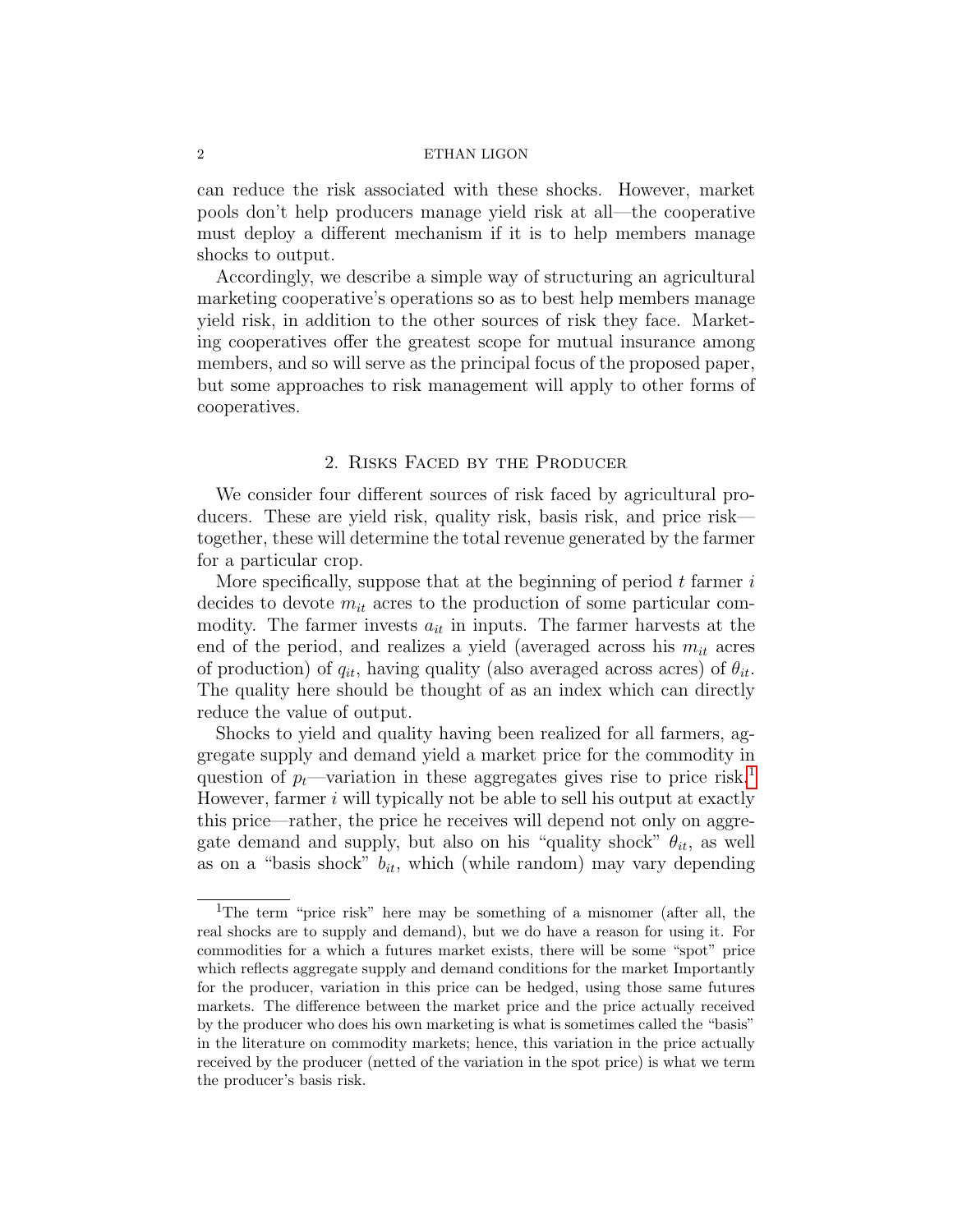on the farmer's location, transportation costs, and other idiosyncratic factors.

We assume that farmer is total revenue can be written

$$
y_{it} = p_{it}q_{it}m_{it} = (p_t + b_{it} + \theta_{it})q_{it}m_{it}.
$$

Though the farmer has some control over this risk via his choices of  $m_{it}$ and inputs  $a_{it}$ , idiosyncratic variation in basis  $(b_{it})$ , quality  $(q_{it})$ , quality  $(\theta_{it})$ , and yield  $(q_{it})$  implies that variation in the farmer's revenue will not be perfectly correlated with that of other farmers.

Now, under very modest assumptions regarding the distribution of the idiosyncratic variables  $(q_{it}, b_{it}, \theta_{it})$  (e.g., so long as these aren't perfectly correlated across farmers), the variation in average revenue across n farmers will be smaller than the average variation for a single farmer. Total revenues for the cooperative will be

$$
\bar{y}_t^n = \sum_{i=1}^n p_{it} q_{it} m_{it},
$$

and as the size of the cooperative increases we may expect (under only somewhat less modest assumptions) that a law of large numbers will apply to this sum, and that  $\lim_{n\to\infty} \frac{\bar{y}_t}{n} = \bar{y}_t$ . As a consequence, by pooling revenues, the cooperative can reduce the risks faced by every one of its members. However, typically agricultural cooperatives distribute their revenues in proportion to "current patronage," or current year deliveries to the cooperative, so that member  $i$  will receive  $\left(q_{it}/\sum_{j=1}^n q_{jt}\right)\bar{y}_t^n$ . While pooling within the cooperative effectively reduces variation in  $\bar{y}_t^n$ , it has no such effect on the variation of the share, which depends on  $q_{it}$ . Thus, an effect of relying on current patronage to divide revenues is to make the co-op ineffective at sharing yield risk.

#### 3. Benchmark: Full risk-sharing in a cooperative.

In principle, a marketing cooperative could completely insure its members against risks associated with idiosyncratic shocks to yield or production as well as risks associated with variation in prices, providing a sure 'home' for members' production at a price determined in advance. For example, consider a closed marketing cooperative. A simple mechanism which would fully insure the members of this example cooperative would have four elements:

(1) Each member would be assigned (the assignment could be accomplished via negotiation at the time the member joined the cooperative) a delivery target in the cooperative. Member i's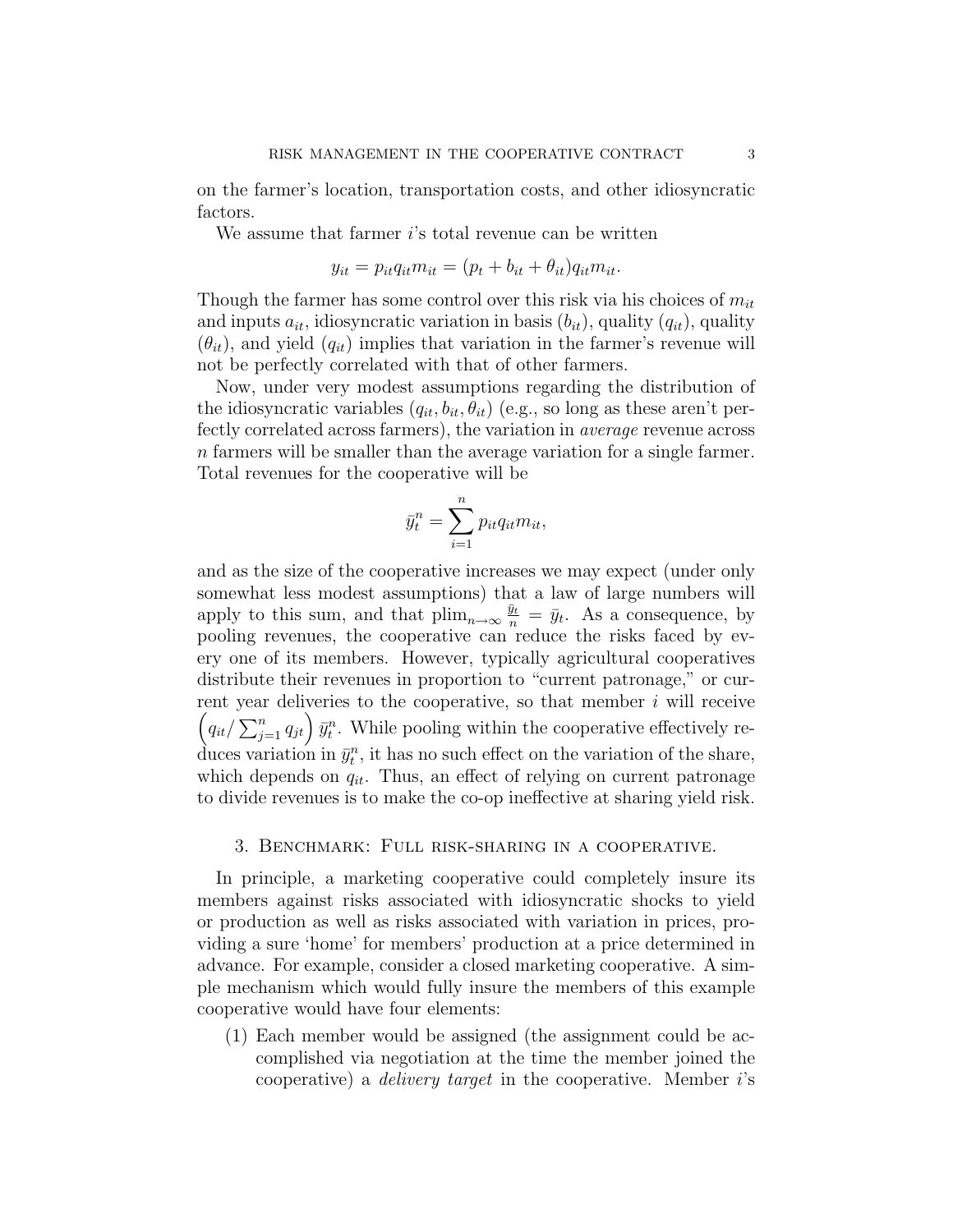delivery target divided by the sum of all members' delivery targets would determine their share in the cooperative.

- (2) Regardless of their negotiated delivery target, members would commit to deliver all of their production to the coop—they would have, in effect, unlimited delivery rights, but not an *obli*gation to deliver in the event of a production shortfall.
- (3) The cooperative would commit to distribute net revenues from the sale of all members' deliveries in direct proportion to members' initial shares.

Inducing members to commit to deliver their entire production to the cooperative would require that shares in the cooperative be allocated in rough proportion to members' expected production, but with this assignment in place, these two elements would suffice to ensure that all members of the cooperative collectively shared any production risk, as well as collectively sharing price risk associated with variation in prices over the period (e.g., year) and spatial area over which production was sold. But the cooperative could do even better by

(4) The cooperative could further insure its members against variation in aggregate prices by using futures markets (if those markets existed for the commodities in question) or forward sales to hedge aggregate price risk.

In principle, by pooling shocks to yield as well as to basis and quality, the mechanism described above works to provide full mutual insurance. However, in practice, providing full insurance may be impossible, because ex post more successful farmers can't be compelled to always share with their less successful brethren—when a farmer's yield is very high, he will be tempted to use some alternative marketing mechanism which doesn't require him to subsidize other members of the coop. Following a literature on risk-sharing which contemplates a similar problem, we term this a problem of limited commitment.

## 4. Limits to Possible Insurance: Failures of Commitment

In our description above of the elements of a scheme which would permit our example marketing cooperative could provide full insurance to its members, the word "commit" appeared in two key places—members must commit to deliver all their production to the coop, and the cooperative must in turn commit to distributing net revenues in proportion to initial shares. But what if this commitment isn't feasible? It may not be possible to induce a member with unusually high production to share his windfall with other cooperative members; he may instead simply opt to market some of his production outside the cooperative.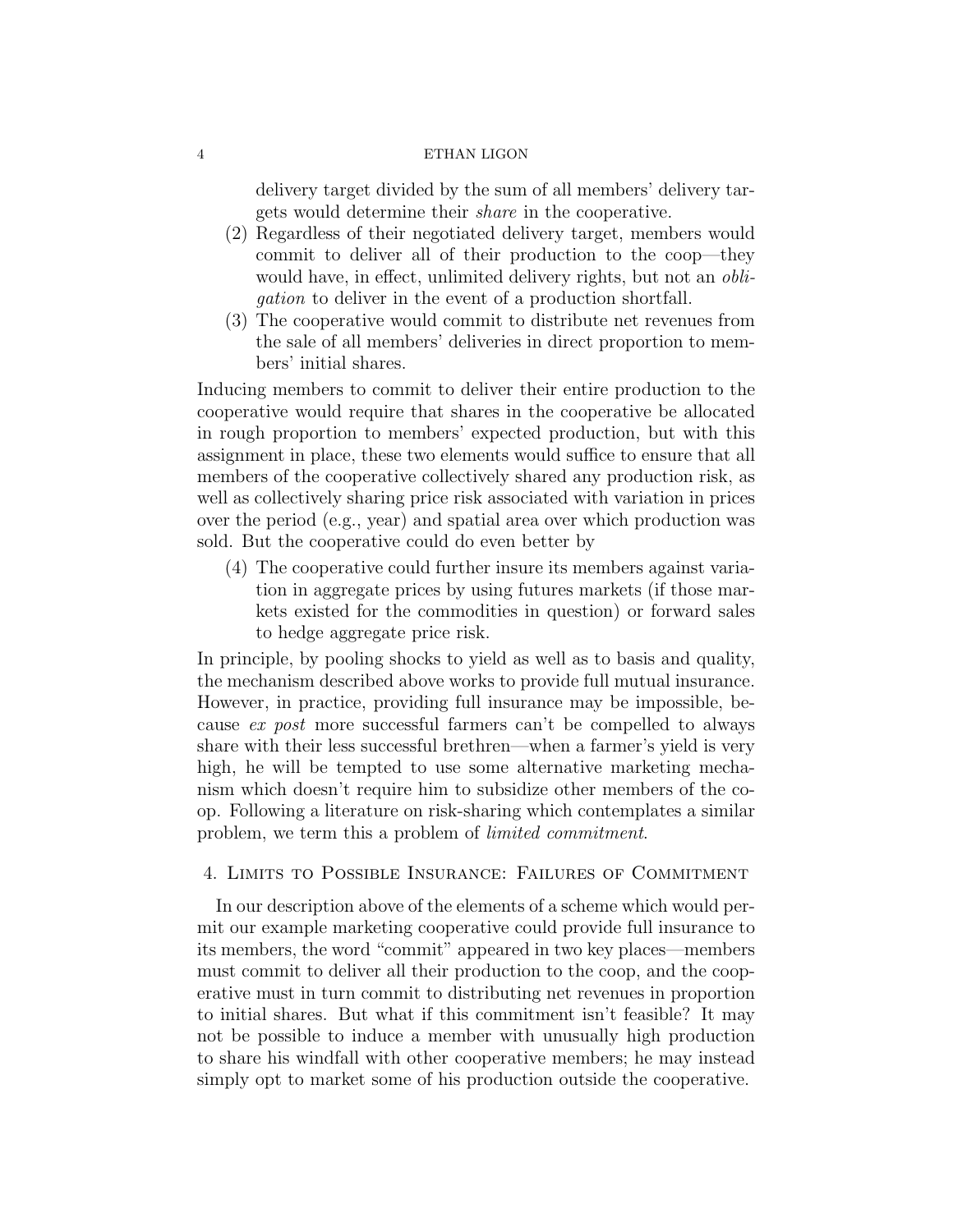In the academic literature, [Kimball](#page-11-0) [\(1988\)](#page-11-0) was the first paper to consider the consequences of this sort of "limited commitment" in a producers' cooperative. Kimball shows that although limited commitment (on the part of the members) reduces the ability of the cooperative to insure its members, it nonetheless can provide some useful insurance. A mechanism which would implement the risk-sharing that Kimball envisioned would differ from the full insurance mechanism described above in its second element. In particular, rather than asking members to deliver all of their production to the cooperative, members would only be asked to deliver up to their delivery targets. A member who had a production shortfall (i.e., who produced less than their delivery rights) would deliver all of their production to the cooperative; a member who produced more than their delivery rights would deliver just enough to exhaust their delivery rights, and could then market the surplus outside the cooperative (or alternatively, sell the surplus to the cooperative on a cash basis). In Kimball's scheme a failure to deliver the minimum of total production or delivery rights would be punished by permanently expelling the offender from the cooperative. Net revenues would be distributed to members on the basis of shares, as before.

One way to understand Kimball's chief contribution is that he was able to show, under the mechanism described, there is some set of levels of member delivery targets which makes it so that no member ever has an incentive to 'short' the cooperative, and yet which provides enough reduction in yield risk so that members are willing to participate in the cooperative.

More recent developments in the general theory of risk-sharing under limited commitment suggest some ways in which Kimball's mechanism could be improved upon. First, in Kimball's mechanism, shares are not allowed to change (except in the event of member default). But it's possible to show that if members who exceed their delivery targets are rewarded by promises of a larger future share in the cooperative's revenues then the value of the cooperative as a risk-sharing institution can be dramatically improved. Second, Kimball was only able to show that the agricultural cooperative could serve as a useful risk-management tool provided that no other risk-management tools (such as savings or credit markets) were available. But research by [Gauthier et al.](#page-11-1) [\(1997\)](#page-11-1) and [Ligon et al.](#page-11-2) [\(2000\)](#page-11-2) suggests that, far from "crowding out" cooperatives, with careful design the existence of outside credit institutions could in fact greatly increase the value of agricultural cooperatives to their members as an insurance mechanism.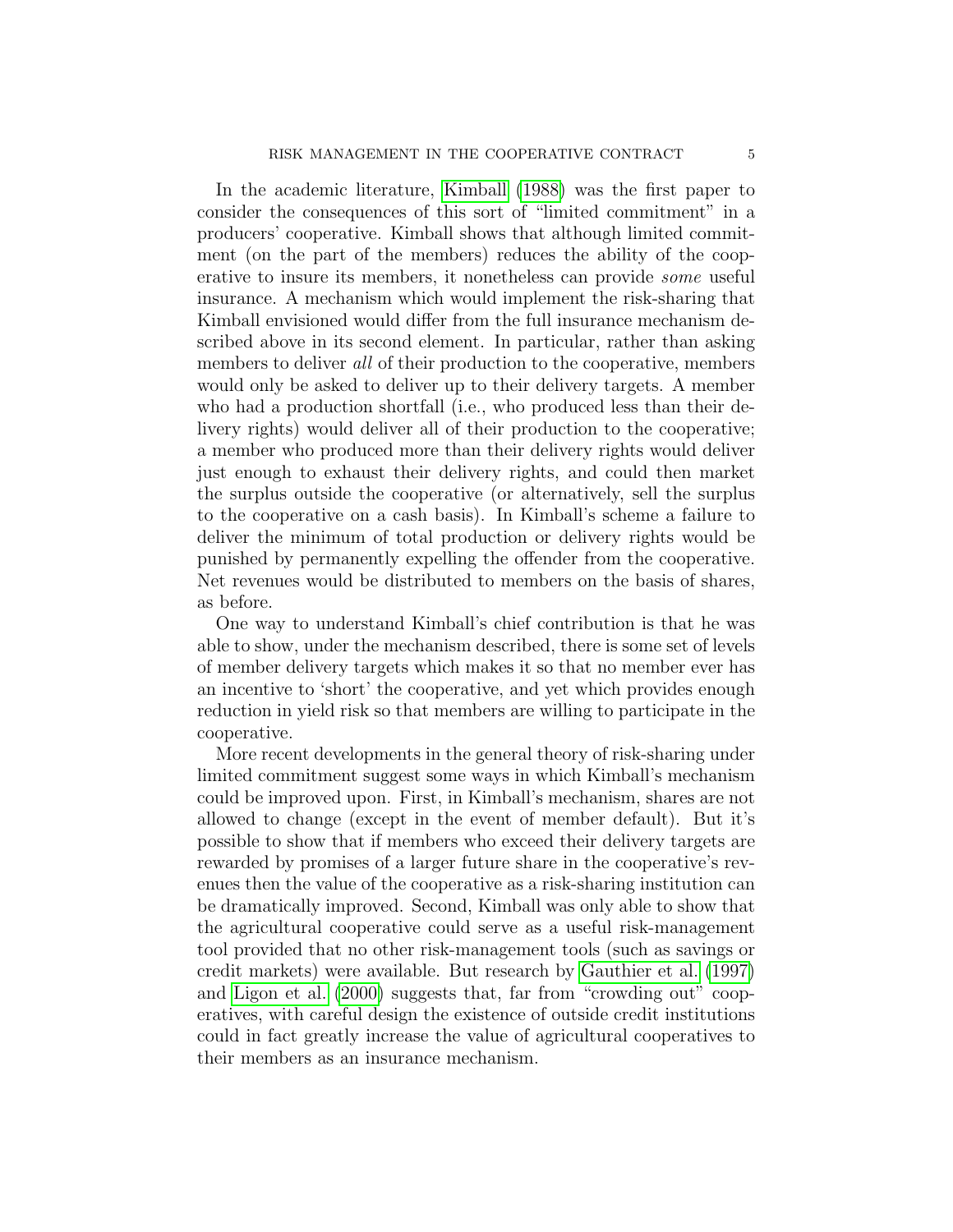### 5. The Optimal Contract with Limited Commitment

In this section we pursue three main extensions to the standard dy-namic model of limited commitment of, e.g., [Kehoe and Levine](#page-11-3) [\(1993\)](#page-11-3); [Kocherlakota](#page-11-4) [\(1996\)](#page-11-4), or ? (from which notation for this section is drawn). What we term the "standard" model features two risk-averse producers, at least one of which faces some yield risk. In our first extension, we show how to treat the case in which there are more than two producers. Second, we replace the simple stochastic yields of the standard model with a general, producer-specific intertemporal technology, permitting investment. Third, we permit each producer to choose the technology it will operate.

Consider, then, a cooperative with  $n$  infinitely lived producers. We index these producers by  $i = 1, 2, \ldots, n$ ; we suppose that i also denotes the location of the producer in some metric space  $(\Lambda, d)$ , with  $\Lambda$  the set of possible locations, and d a distance metric on  $\Lambda$ . Time is discrete, and is indexed by t. At any date t some state  $s \in \mathcal{S}$  is realized (with  $\mathcal{S}$ ) finite); given that the current period's state is  $s$ , the probability of the state next period being  $r \in S$  is given by  $\pi_{sr} > 0$ . Producer *i* derives momentary utility from consumption according to some function  $u^i$ :  $\mathbb{R} \to \mathbb{R}$ , and discounts future utility at a common rate  $\beta \in [0, 1)$ .

Each producer chooses some stochastic production technology from a set F. In particular, at each date, let each producer i choose a stochastic intertemporal technology such that if the current state is s and the producer invests  $a$ , then next period the technology returns some quantity  $f_{sr}^i(a)$  in the event that the subsequent state is r. We assume that each of the functions  $f_{sr}^i$  is non-decreasing, concave, and continuously differentiable.

Producers can agree to participate in a scheme involving mutual insurance, but the scope of this insurance is limited by the fact that after any history each producer has the option of reneging on any proposed insurance transfers. In the event that a producer  $i$  which has saved  $a^i$  units of the consumption good reneges in state s, he is assumed to obtain a discounted, expected utility given by the continuously differentiable function  $Z_s^i(a^i)$ .<sup>[2](#page-5-0)</sup> Accordingly, any 'sustainable' insurance scheme must insure that in state s every producer i having saved  $a^i$ obtains at least  $Z_s^i(a^i)$  utils under the proposed insurance scheme.

<span id="page-5-0"></span><sup>&</sup>lt;sup>2</sup>In the standard model, a producer which reneges is assumed to be forced into autarky in all future periods. There's no need to make this assumption here, but were we to do so we could think of this function as corresponding to the autarky utility of producer i in state s if its resources available at the beginning of the period are  $a^i$ .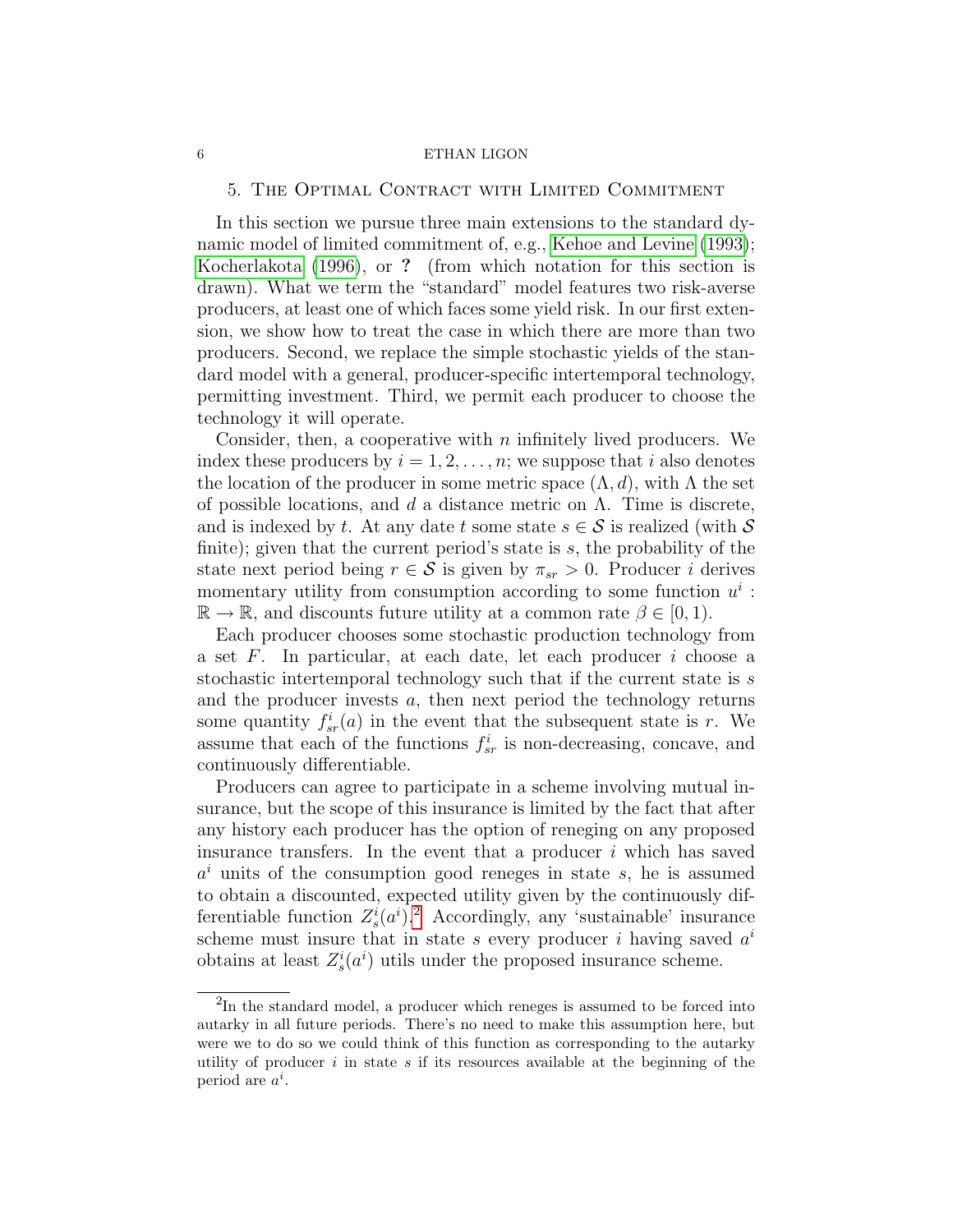When there is an intertemporal technology for which allows investments in future production, consumption allocations depend on the claims producers have to these assets in the event of default,<sup>[3](#page-6-0)</sup> as well as the sequence of technology choices made by the producer, whether under the continuation contract or in the event of a deviation. For our application, we'll assume that the distribution of possible outcomes under a given technology depends on the producer's location (e.g., some areas may be particularly suitable for cultivation, and others less so).

Denote the discounted expected utility for producers i in state s by  $U_s^i$ . We set up a dynamic programming problem so that the current state is s, and entering the period utilities  $\mathbf{U}_{s}^{-n} = \{U_{s}^{i}\}_{i=1}^{n-1}$  have been promised to the first  $n - 1$  producers; as in the standard model, these promised utilities will be treated as state variables in our dynamic program. In addition a state variable z denotes the resources available to all the members of the collective at the beginning of the period, which can be divided into consumption and investment. Choice variables in the programming problem will be consumption assignments  $c<sup>i</sup>$ for  $i = 1, \ldots, n$ , the continuation utilities  $U_r^i$  for each possible state r in the next period, and an assignment of both technologies  $\{f_{sr}^i\}$  and of investments  $a^i$  for each producer. The value function for producer n can now be written to depend on the current target utilities and collective resources:  $U_s^n(U_s^1, \ldots, U_s^{n-1}; z)$ . Then the dynamic programming problem is

$$
U_s^n(\mathbf{U}_s^{-n}; z) = \max_{(\mathbf{U}_r^{-n})_{r \in S}, (c^i, (f_{sr}^i)_{r \in S}, a^i)_{i=1}^n} u_n(c_s^n) + \beta \sum_{r \in S} \pi_{sr} U_r^n\left(\mathbf{U}_r^{-n}; \sum_{i=1}^n f_{sr}^i(a^i)\right)
$$

subject to an aggregate resource constraint  $\sum_{i=1}^{n} (a^i + c^i) \leq z$ , with associated Lagrange multiplier  $\mu$ , and subject also to a set of promisekeeping constraints  $u_i(c_s^i) + \beta \sum_{r \in S} \pi_{sr} U_r^i \geq U_s^i$  with associated multipliers  $\{\lambda^{i}\},$  which must hold for all  $i \neq n$ . The solution must also be sustainable, and so satisfy the sustainability constraints

$$
\beta \lambda^i \pi_{sr} \phi^i_r : \qquad U^i_r \ge Z^i_r(a^i)
$$

<span id="page-6-0"></span><sup>3</sup>For example, contrast the treatment of storage in [Gobert and Poitevin](#page-11-5) [\(1998\)](#page-11-5) in which defaulting producers forfeit stored assets with the treatment in [Ligon](#page-11-2) [et al.](#page-11-2) [\(2000\)](#page-11-2), where holding a large store of assets can provide an incentive for a producer to renege on existing arrangements. It's important to note that the latter treatment (which is similar to our approach here) may introduce nonconvexities, since the value associated with autarky now depends on choice variables. We ignore this interesting difficulty here, but refer the reader to [Ligon et al.](#page-11-2) [\(2000\)](#page-11-2) for a more satisfactory treatment.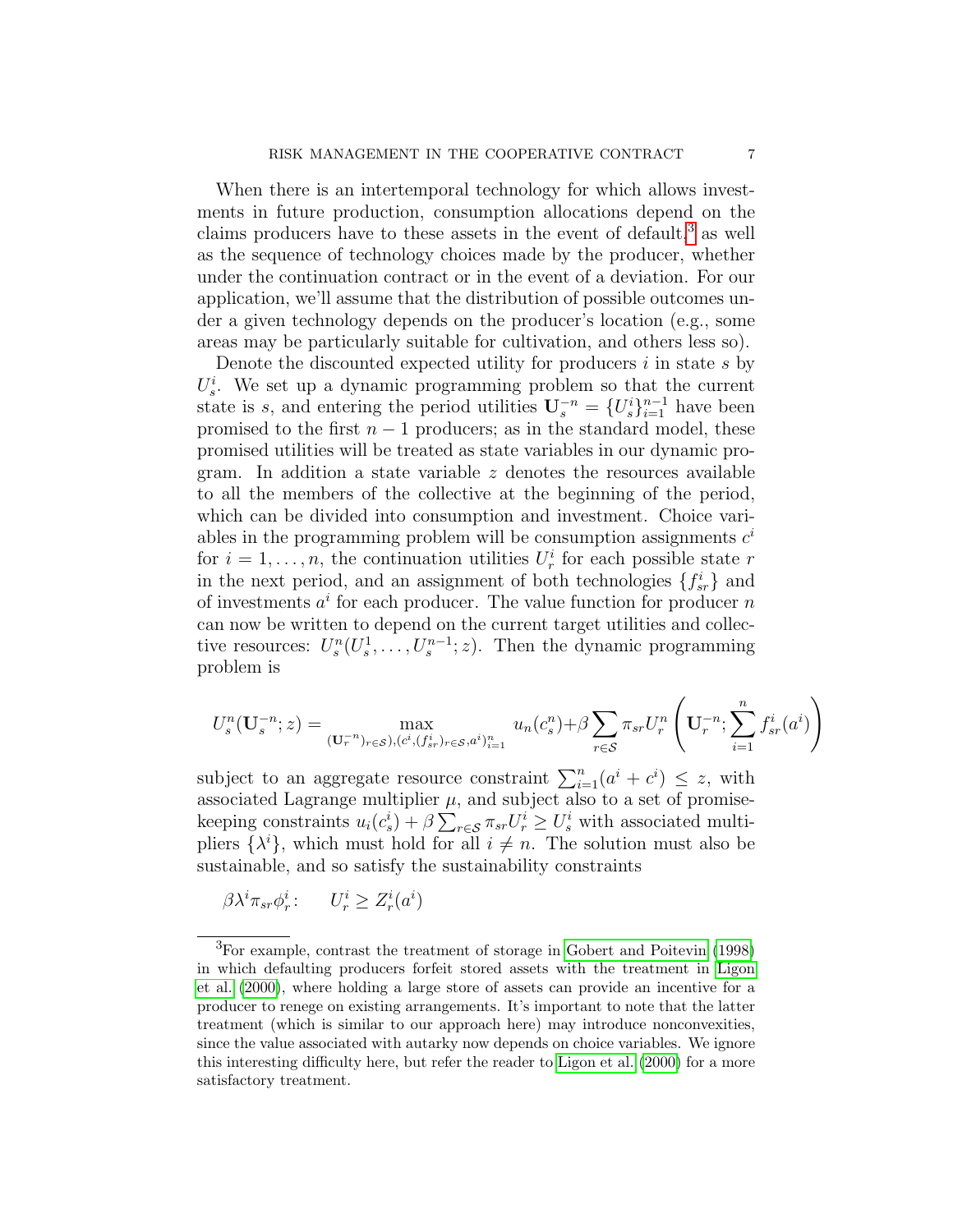for all  $r \in \mathcal{S}$ , for all producers  $i \neq n$ , and

<span id="page-7-0"></span>
$$
\beta \pi_{sr} \phi_r^n: \qquad U_r^n \left( \mathbf{U}_r^{-n}; \sum_{i=1}^n f_{sr}^i(a^i) \right) \ge Z_r^n(k^n) \qquad \text{for all } r \in \mathcal{S}.
$$

The first-order conditions yield

(1) 
$$
\frac{u'_n(c_s^n)}{u'_i(c_s^i)} = \lambda^i, \quad \forall i \neq n,
$$

<span id="page-7-1"></span>(2) 
$$
\lambda_r^i = \lambda^i \frac{1 + \phi_r^i}{1 + \phi_r^n}, \forall r \in S, \forall i \neq n,
$$

where  $\lambda_r^i \equiv \partial U_r^n / \partial U_r^i$  (by the envelope condition this is equal to next period's ratio of marginal utilities between producers  $n$  and  $i$ ), and (3)

<span id="page-7-2"></span>
$$
u'_{i}(c_{s}^{i}) = \beta \sum_{r \in S} \pi_{sr} \left[ f_{sr}^{i}(a_{s}^{i}) u'_{i}(c_{r}^{i}) \right] + \beta \sum_{r \in S} \pi_{sr} \phi_{r}^{i} \left[ f_{sr}^{i}(a_{s}^{i}) u'_{i}(c_{r}^{i}) - Z_{r}^{i}(k_{s}^{i}) \right].
$$

Of central interest is the behavior of the Lagrange multipliers  $\{\lambda^{i}\}$ ; by characterizing the evolution of these we can compute the sharing rule across all producers and states. Together, [\(1\)](#page-7-0) and [\(2\)](#page-7-1) imply a simple updating rule for utility ratios, where producer  $n$ 's marginal utility is treated as a numeraire. Equation [\(3\)](#page-7-2) is analogous to the usual Euler equation; the left-hand term is the marginal cost of increased investment associated with foregone contemporaneous consumption, while the first term on the right-hand side is the usual marginal benefit. However, the equation differs from the usual case in that there is a second term. This term reflects both additional marginal benefits measured by the terms  $\phi_r^i f_{sr}^{i'}(a^i) u_i'(c_r^i)$ , and additional marginal costs measured by the terms  $\phi_r^i Z_r^i(a^i)$ . The former terms capture the feature that additional resources can help to relax sustainability constraints; the latter terms have to do with the problem that if too many resources are assigned to a producer with low surplus, then autarky may become relatively more attractive, and thus make the sustainability constraints more binding, actually reducing welfare (see [Ligon et al.](#page-11-2) [\(2000\)](#page-11-2) for an illustration).

Although the sign of the contribution the additional terms in [\(3\)](#page-7-2) make is generally ambiguous, in many situations optimal assignment of the  $a^i$  to producers who are unlikely to have binding sustainability constraints means that the sign will be positive. In this case, we can interpret the additional terms as a sort of endogenous "liquidity constraint," since current consumption will be lower relative to future consumption than predicted by the usual Euler equation. Intuitively,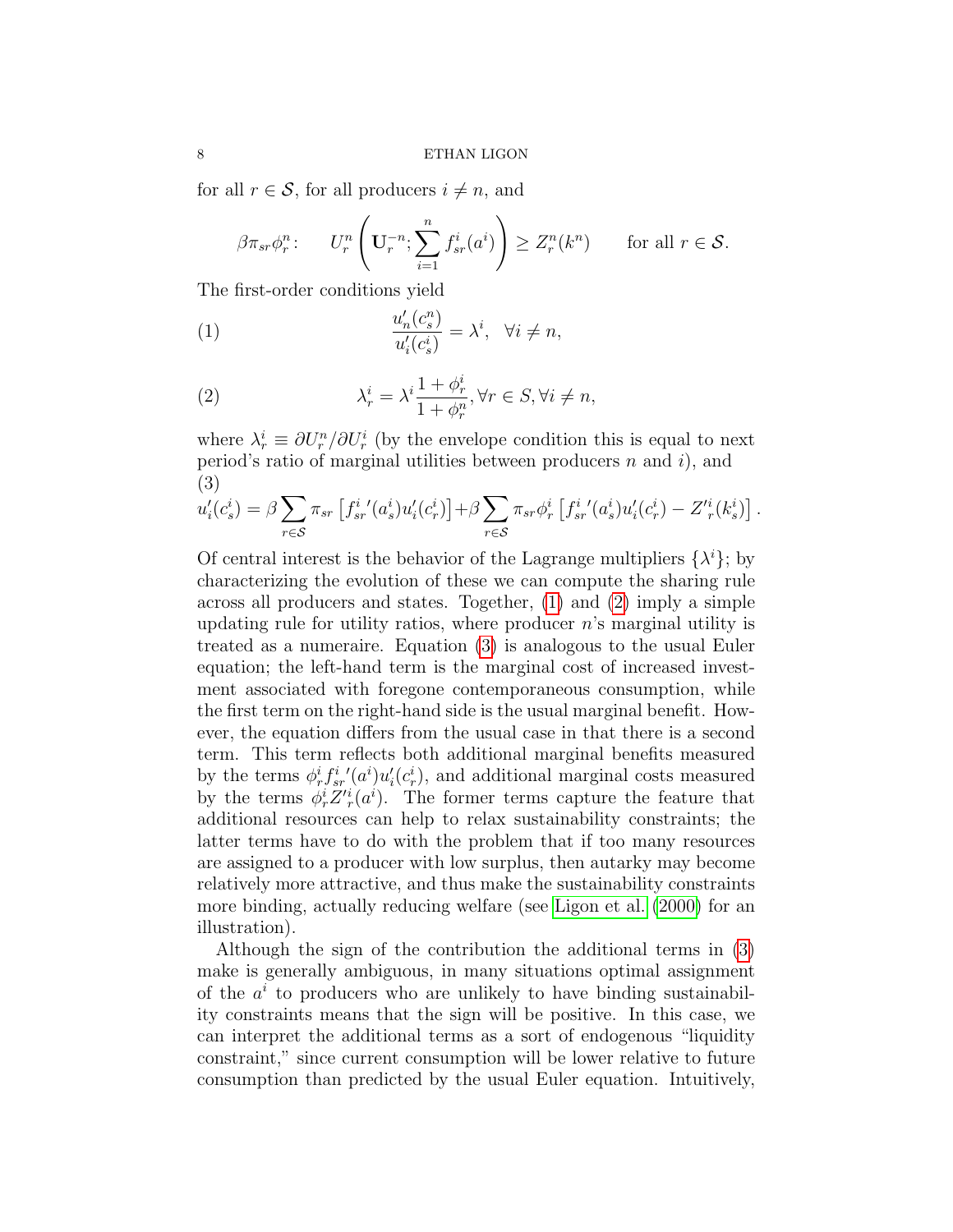we can think of current consumption being reduced due to some producers (those who would otherwise be likely to have binding sustainability constraints in the subsequent period) posting "bonds" with other producers (save for timing, this mechanism is similar to one considered by [Gauthier et al.](#page-11-1) [\(1997\)](#page-11-1) which they term "ex ante payments.").

# 6. Implementing the Optimal Contract with Limited COMMITMENT

In the previous section, we considered the problem of devising an optimal intertemporal sharing rule which would provide maximal risksharing within a cooperative. However, the rule we devised is specified in terms of consumption and investment allocations, and in terms of promised utilities. It may not be practical or natural to write the membership agreement, by-laws, and so on for the cooperative in these terms, so in this section we make an effort to recast the optimal contract in terms more closely related to existing standard cooperative agreements.

The key to mapping between the customary jargon of agricultural cooperatives and the model we've outlined involves making each farmer's share of cooperative revenue depend, not on current patronage, but on what we'll call "accumulated patronage points." These are simply an accounting mechanism which would allow the cooperative to keep track of the history of a members deliveries, and in particular to keep track of the extent to which a given member has subsidized others in the past, so as to reward that same member in the future. Some key points:

(1) Accumulated patronage (or "patronage points") for farmer  $i$  in state s corresponds to the quantity  $\lambda_s^i$  in the model. When (for example) farmers have logarithmic utility functions, then farmer *i* will receive a share of total cooperative revenue in state s equal to

$$
\sigma_s^i = \frac{\lambda_s^i}{\sum_{j=1}^n \lambda_s^j}.
$$

(2) Anyone can join the cooperative, simply by delivering output, but a "new" producer has an "accumulated patronage" which will be somewhat less than the total share of his deliveries to the cooperative in the year he joins. Since he thus provides an initial subsidy to existing members, he will be welcomed. In turn, a new member has an incentive to join (even though he'll be compensated for less than his full deliveries) because of the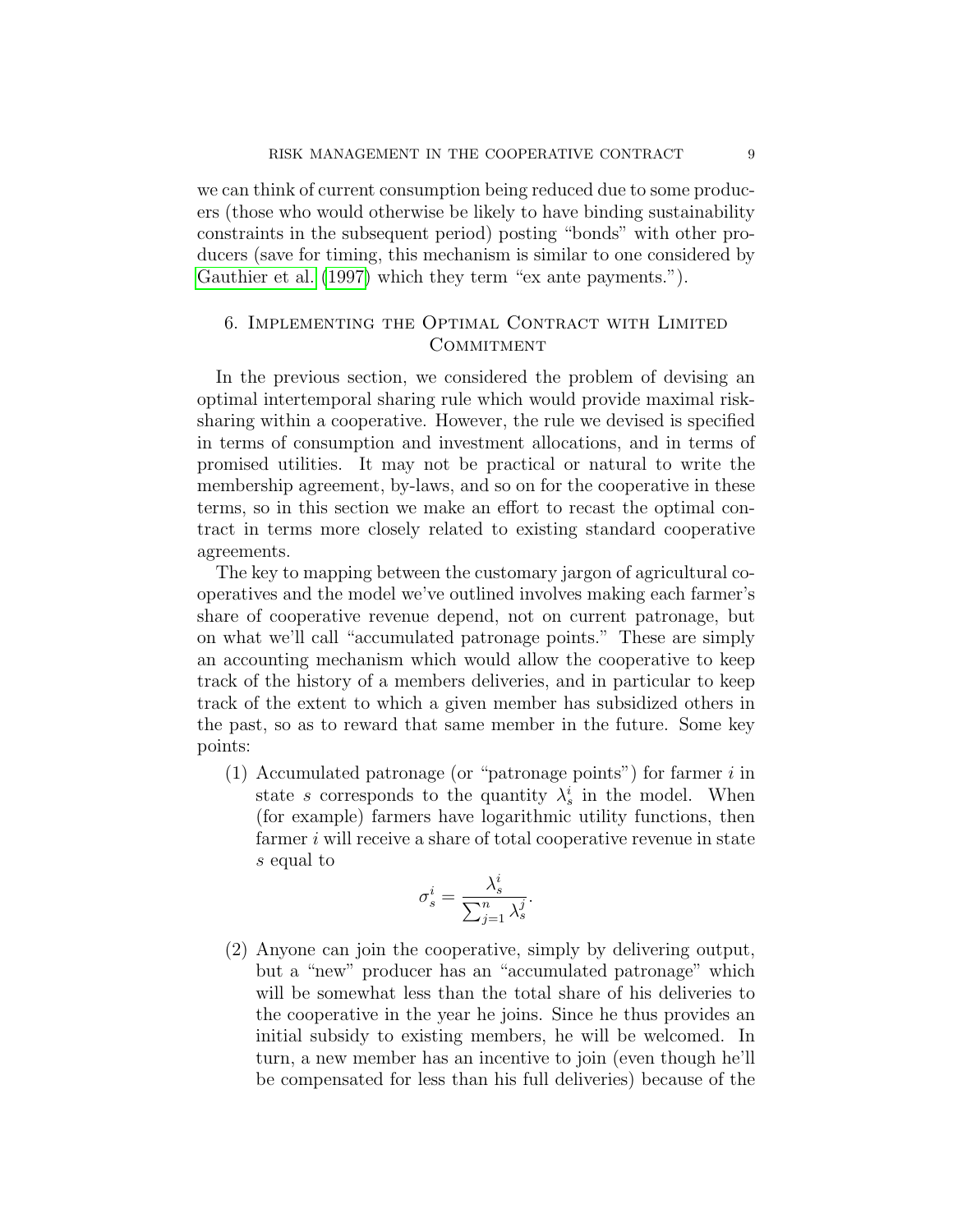future benefits of risk reduction he receives by virtue of joining the cooperative.

- (3) Note from the sharing rule that producers with more accumulated patronage receive higher compensation for delivery of some fixed amount than do producers with less accumulated patronage, regardless of current deliveries.
- (4) Every farmer has some 'delivery target'; the value of this target depends on his accumulated 'patronage points', which in turn depend on historical deliveries. New members start with a delivery target of zero, so their initial delivery is imediately rewarded with some patronage points.
- (5) If the cooperative has enough members and no single member is "too big", then every farmer is fully insured (in the current period) against failure to reach his delivery target. Farmers who are "too big" will have some limited insurance against failure to reach their delivery targets.
- (6) A farmer receives additional 'patronage points' whenever his deliveries exceed his delivery target (and receives no additional points otherwise).
- (7) The cooperative markets total deliveries  $\bar{q}_t = \sum_i m_{it} q_{it}$ , realizing an average price  $p_t$ .
- (8) The cooperative distributes  $\tau_{it}$  to the *i*th farmer; this distribution is equal to total revenue  $p_t\bar{q}_t$  times the farmer's share of total patronage points.
- (9) Because each farmer's share of current revenue depends on his accumulated patronage, he is protected against current production shortfalls. His past deliveries will have sometimes subsidized other members when they had a shortfall, and resulted in an accumulation of patronage points. Since the division of cooperative revenues depends on these accumulated points, he won't be seriously hurt by a bad shock. However, since the subsidy he receives from others may result in new patronage points for them, his share of total accumulated patronage points will fall, resulting in a smaller share of total revenues for the farmer in the future.

# 7. Conclusion

Agricultural marketing cooperatives are typically organized so as to do a very good job of helping their members manage some sources of risk, but not others. In particular, cooperatives do a good job of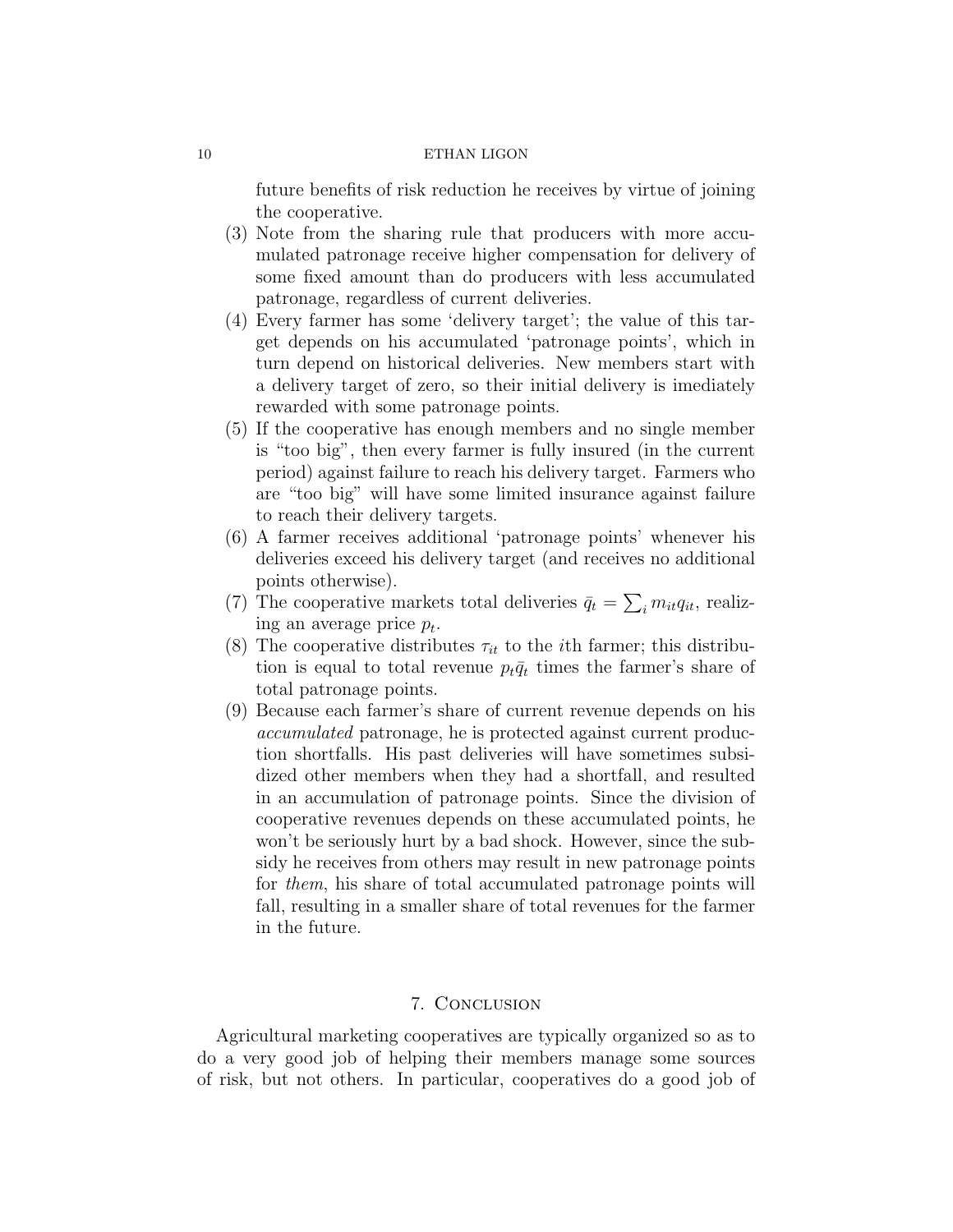reducing risk associated with variation in price, basis, and quality, but do almost nothing which helps members to manage yield risk.

Agricultural cooperatives could perfectly share yield risk among their members by pooling total revenues from all their members, and then distributing these revenues in proportion to members' shares—the key would be to specify these shares in such a way that the shares didn't depend on current production. But there may be a good reason that agricultural cooperatives typically fail to insure their members' yield risk—in the scheme we've just desribed, a farmer with particularly high yields in would wind up subsidizing other less fortunate farmers. He might be better off by leaving the cooperative altogether, rather than sharing his bounty.

Though this problem of limited commitment may doom *perfect* sharing of production risk within the cooperative, it's possible to modify the sharing mechanism so as to provide at least some sharing, a point first made by [Kimball](#page-11-0) [\(1988\)](#page-11-0), who described a simple mechanism which would provide farmers with high yields an incentive to share at least part of their high yields with their fellows. The basic trick to create some scope for sharing yield risks is to adopt a sharing rule for cooperative revenues which doesn't only depend on random current yields, but which instead are at least partly predetermined. Kimball's idea was to assign *fixed* shares, but to not require members with unusually high yields to market all of their product through the cooperative.

In this paper we describe an alternative, dynamic scheme which improves on Kimball's mechanism in terms of the scope for risk-sharing it creates. The key improvement is that our shares are made a function of the history of deliveries to the cooperative. In this scheme, farmers never have an incentive to market outside the cooperative—instead, a farmer who makes an unusually large delivery benefits a little bit immediately, but in exchange for the current subsidy he provides other farmers is rewarded by being assigned a larger share of future revenues. Conversely, a farmer who consistently brings in less patronage than expected will tend to see his share fall over time.

Allowing shares to vary dynamically with the history of deliveries not only improves risk-sharing, but should also make it possible for the cooperative to deal gracefully with the arrival of new members, changes in the scale of operations of existing members, and the retirement of old members. There is considerable evidence (and some litigation) surrounding the last point in particular—for many existing agricultural marketing cooperatives there's an "equity redemption problem" having to do with easing cooperative members out of the cooperative when those members retire. The dynamic mechanism described here offers